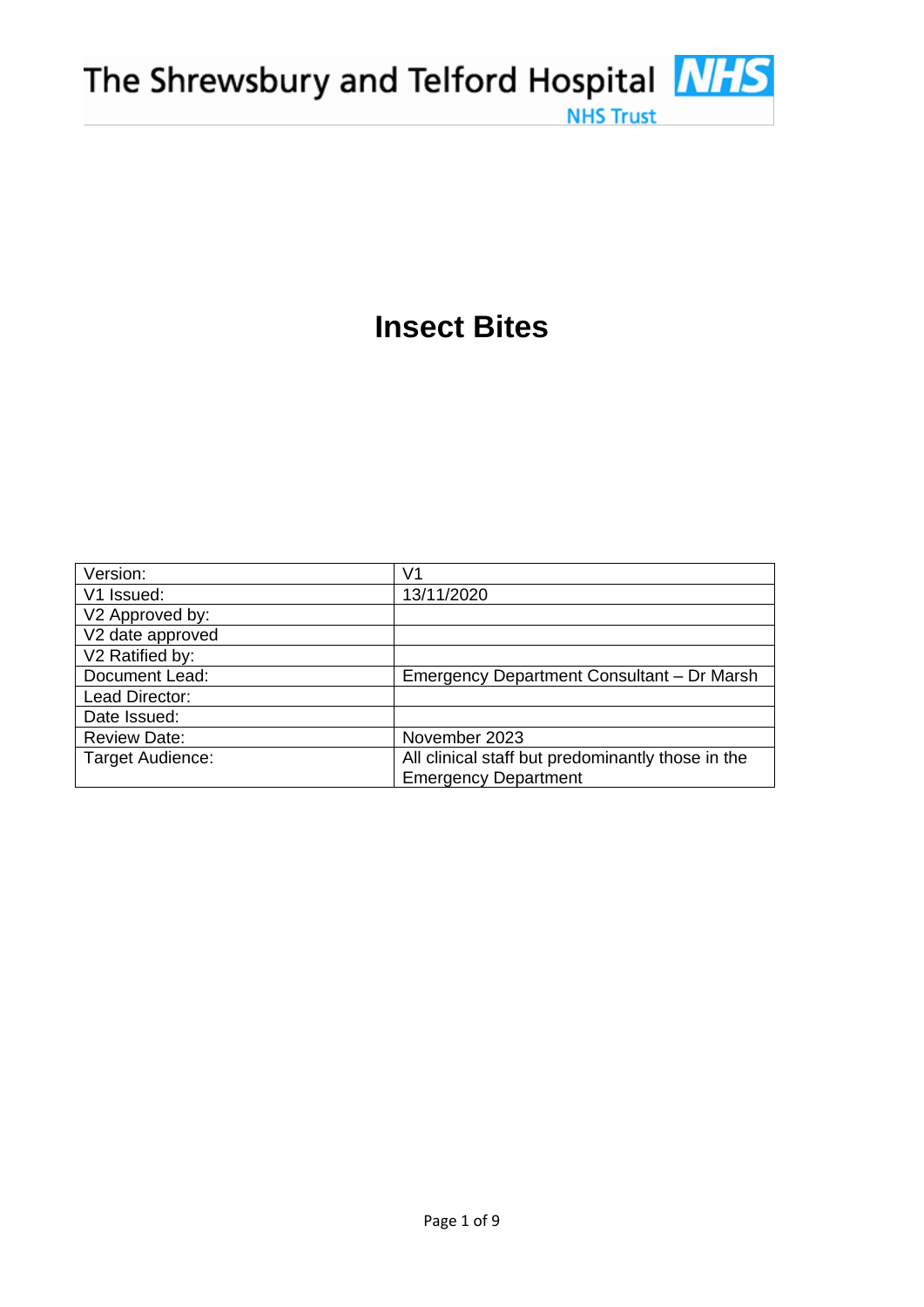# **INSECT BITES**

# Ref No: (clinical audit to complete)

**Lead Clinician:** Dr Adrian Marsh **Division:** Emergency Department **Developed (date):** 13/11/2020 **Last updated:** 13/11/2020 **Last reviewed: Planned review :** Nov 2023 **Hyperlink (where applicable: Document title: Insect Bites** 

**Keywords: Insect bites, sting, Lyme, Mosquito** 

**NHS Trust** 

Please complete the above & return to the Clinical Audit Department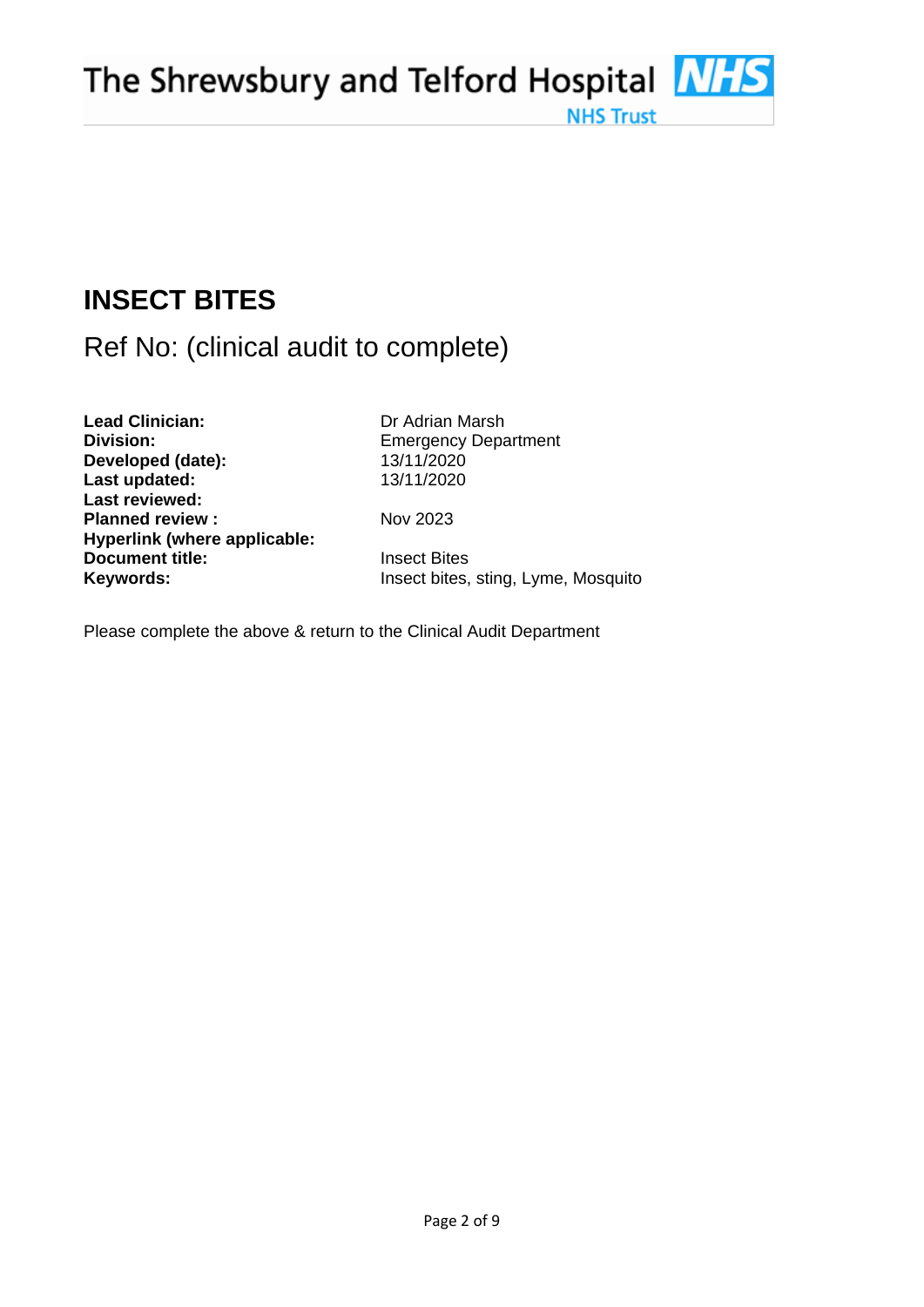# **NHS Trust**

# **Version Control Sheet**

| <b>Document Lead/Contact:</b>             | Dr Adrian Marsh - ED consultant                                                                                                                    |
|-------------------------------------------|----------------------------------------------------------------------------------------------------------------------------------------------------|
| Document ID                               |                                                                                                                                                    |
| Version                                   | V1                                                                                                                                                 |
| <b>Status</b>                             | Not yet approved                                                                                                                                   |
| Date Equality Impact Assessment completed |                                                                                                                                                    |
| <b>Issue Date</b>                         | Nov 2020                                                                                                                                           |
| <b>Review Date</b>                        | Nov 2023                                                                                                                                           |
| <b>Distribution</b>                       | Available on SATH Intranet                                                                                                                         |
|                                           | Please refer to the intranet version for the latest<br>version of this policy.<br>Any printed copies may not necessarily be<br>the most up to date |
| <b>Key Words</b>                          | Insect bites, stings, Lyme, mosquito                                                                                                               |

# **Version history**

| <b>Version</b> | <b>Date</b> | <b>Author</b>                          | <b>Status</b>        | <b>Comment</b>       |
|----------------|-------------|----------------------------------------|----------------------|----------------------|
| V <sub>1</sub> |             | 13/11/2020 Dr A Marsh<br>Dr H Milligan | Awaiting<br>Approval | <b>Initial Draft</b> |
|                |             |                                        |                      |                      |
|                |             |                                        |                      |                      |
|                |             |                                        |                      |                      |
|                |             |                                        |                      |                      |
|                |             |                                        |                      |                      |
|                |             |                                        |                      |                      |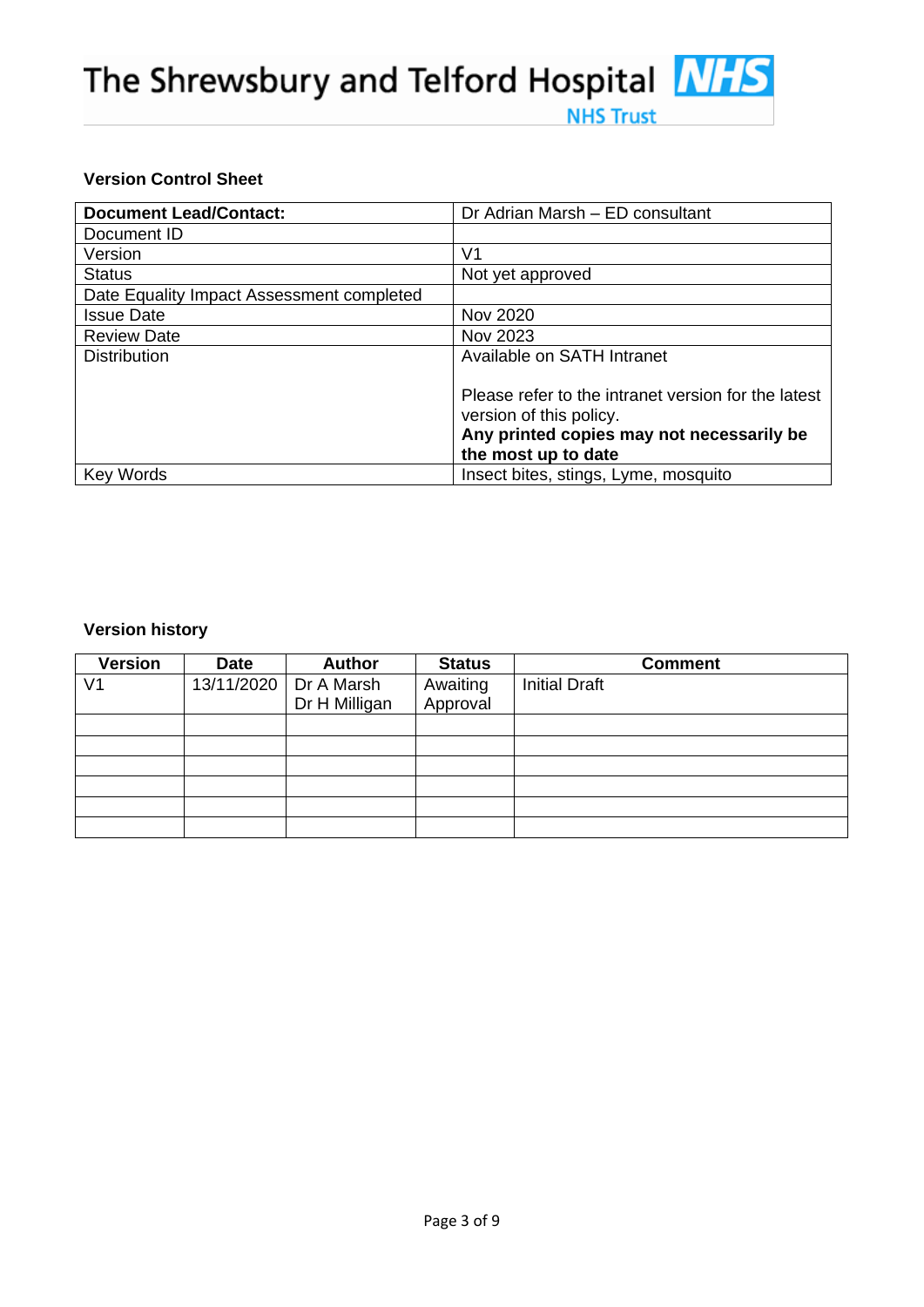# **Contents**

| Paragraph               |                                                         | Page |
|-------------------------|---------------------------------------------------------|------|
|                         | Introduction                                            | 5    |
| $\mathbf{2}$            | Overview                                                | 5    |
| 3                       | <b>Definitions</b>                                      | 5    |
| 4                       | Assessment and advice                                   | 5    |
| 5                       | Lyme Disease                                            | 6    |
| 6                       | Treating a local inflammatory or allergic skin reaction | 6    |
| $\overline{\mathbf{r}}$ | Treating an infected bite or sting                      |      |
| 8                       | Reassessment                                            | 7    |
| 9                       | Referral and seeking specialist advice                  |      |
| 10                      | Prevention                                              |      |
| 11                      | Review process                                          | 8    |
| 12                      | Appendices                                              | 9    |

**NHS Trust**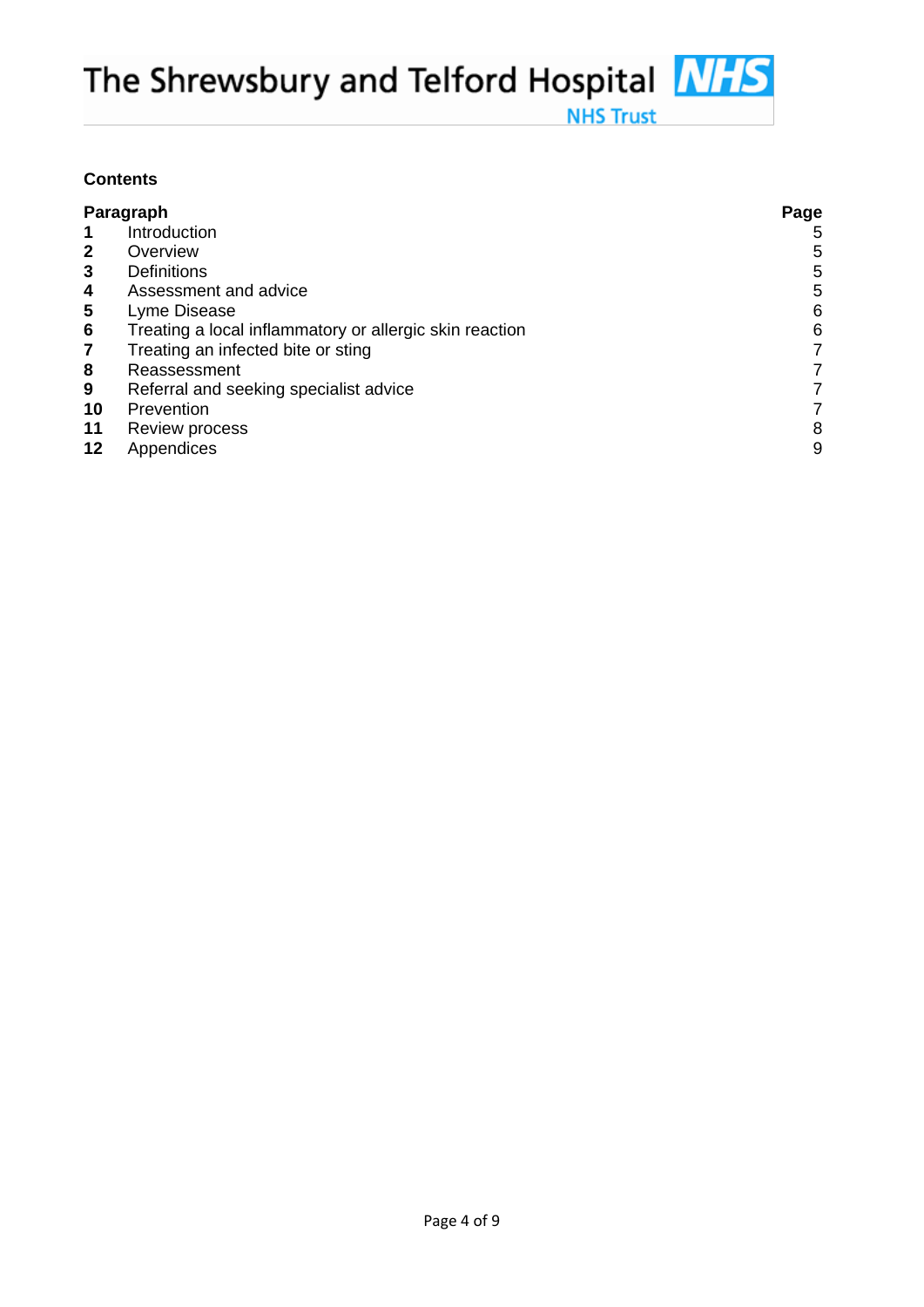#### **1 Introduction**

The purpose of this document is to provide guidance, on the recognition, management and complications that may arise in patient who have sustained an insect bites. This guideline provides information on treatment of a patient who has sustained an insect bite, when to refer for a severe reaction and how to advise patients to avoid insect bites in the future. NICE has updated its guidance on this in September 2020 and this policy is based from those guidelines.

**NHS Truct** 

#### **2 Overview**

Insect bites that are common in the UK are from gnats, midges, mosquitoes, flies, fleas, mites, ticks and bedbugs.

Most people who have an insect bite will not seek medical advice however of those that do complications to be aware of are local skin trauma, allergic reactions, secondary skin infections and transmission of infectious diseases. Presentations of insect bites will increase over summer months where people are spending more time outdoors and their skin is more exposed.

#### **3 Definitions**

Throughout this document the term 'insect' will be used to include arachnids and insects.

- Insect Bites: Different insects cause damage to the skin in different ways, some insects have a piercing mouthpiece such as mosquitoes whereas like horseflies and midges do not have these mouthpieces. Insects will often have an anticoagulant in their saliva to ensure blood flow.
- Insect Sting: Insects that sting do so by injecting venom from a sac attached to a stinger into the skin, sometimes this is then left behind in the skin. Stings are usually instantly painful. Bee and wasp stings are an important cause of anaphylaxis.

The NHS website has pictures from different bites showing their different appearances <https://www.nhs.uk/conditions/insect-bites-and-stings/symptoms/>

#### **4 Assessment and Advice**

#### **See Appendix 1**

Be aware that:

- Rapid onset skin reaction from an insect bite or sting is likely to be an inflammatory or allergic reaction, rather than an infection
- Most insect bites and stings will not need antibiotics

Assess the type and severity of the insect bite or sting to identify:

• A local inflammatory or allergic reaction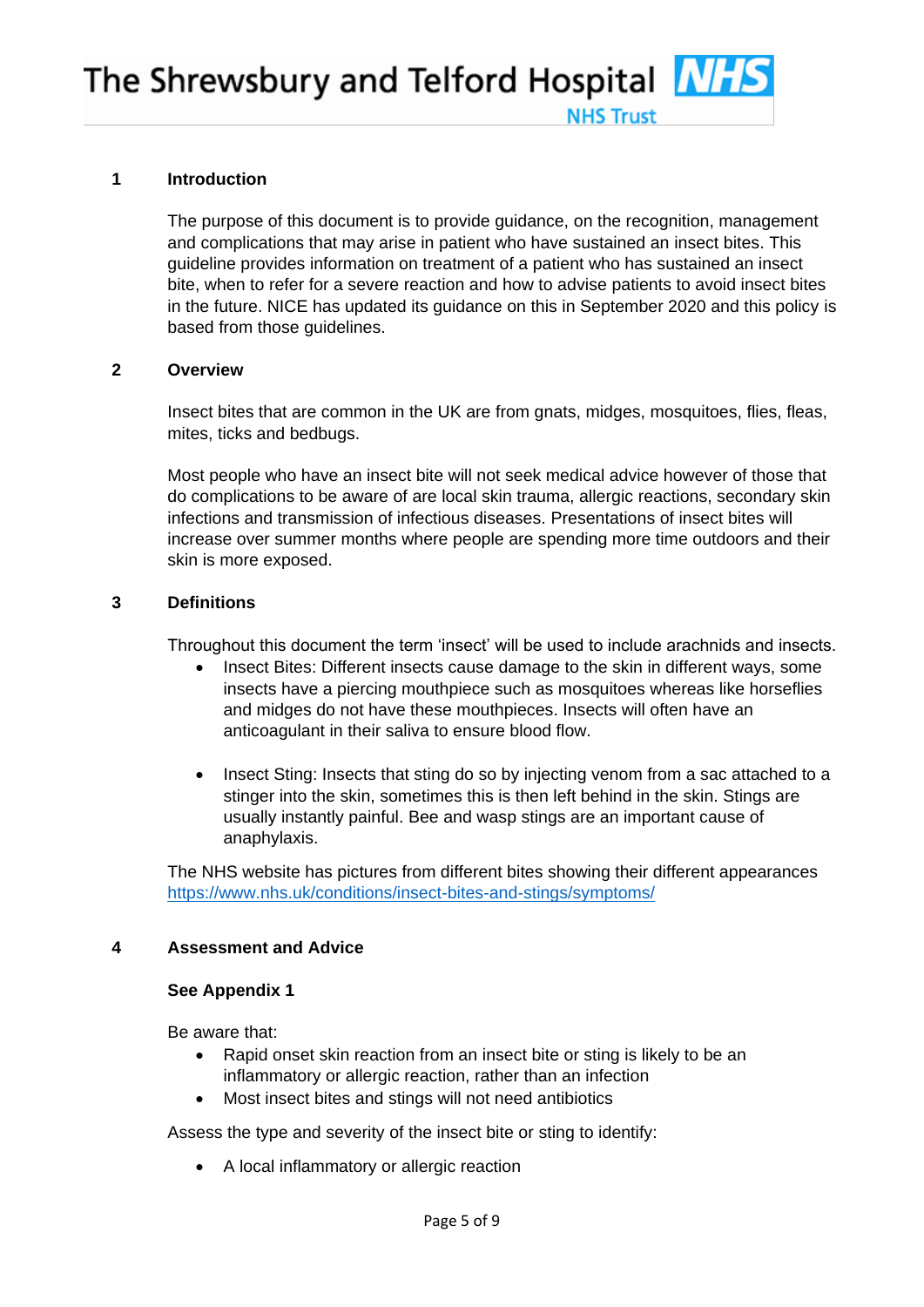- Erythema migrans (bullseye rash), a sign of Lyme disease (see below for guidance)
- Symptoms or signs of an infection
- A systemic reaction (see the recommendation on referral and seeking specialist advice)

**NHS Truct** 

Advise people with an insect bite or sting that:

- A community pharmacist can advise about self-care treatments
- Skin redness and itching are common and may last for up to 10 days
- It is unlikely that the skin will become infected
- Avoiding scratching may reduce inflammation and the risk of infection
- They should seek medical help if symptoms worsen rapidly or significantly at any time, or they become systemically unwell

For people with a known or suspected tick bite, follow the NICE guidance on Lyme disease (shown below)

## **5 Lyme Disease**

NICE has comprehensive separate guidance on the diagnosis and management of Lyme disease<https://www.nice.org.uk/guidance/ng95/chapter/Recommendations>

The bacteria that causes Lyme are transmitted by the bite of an infected tick, the tick themselves may not always be noticed by the patient. It is important to take a thorough history of recent travel and outdoor activities. Whilst infected ticks are found throughout the UK, particular regions seem to have a higher prevalence;

- Particularly high risk areas in the UK include the South of England and the Scottish Highlands
- Outside of the UK Lyme disease appears to be more prevalent in parts of central, eastern and northern Europe, parts of Asia, the US and Canada
- Ticks are commonly found in grassy and wooded areas.

It is important to note that most tick bites are harmless as only a small number are infected with the bacteria that causes Lyme disease.

Common signs include an expanding red rash (erythema migrans) that is often described as looking like a bull's eye, this is said to appear in 70-80% of people, usually becoming visible 1 to 4 weeks after the bite. The rash is typically not painful or itchy. Other symptoms are very general and can relate to many different organ systems, which is why a clear history is important. Symptoms can range from joint pain, headaches and fever to neurological symptoms such as facial palsy.

# **6 Treating a local inflammatory or allergic skin reaction**

Do not offer an antibiotic for an insect bite or sting in people who do not have symptoms or signs of an infection.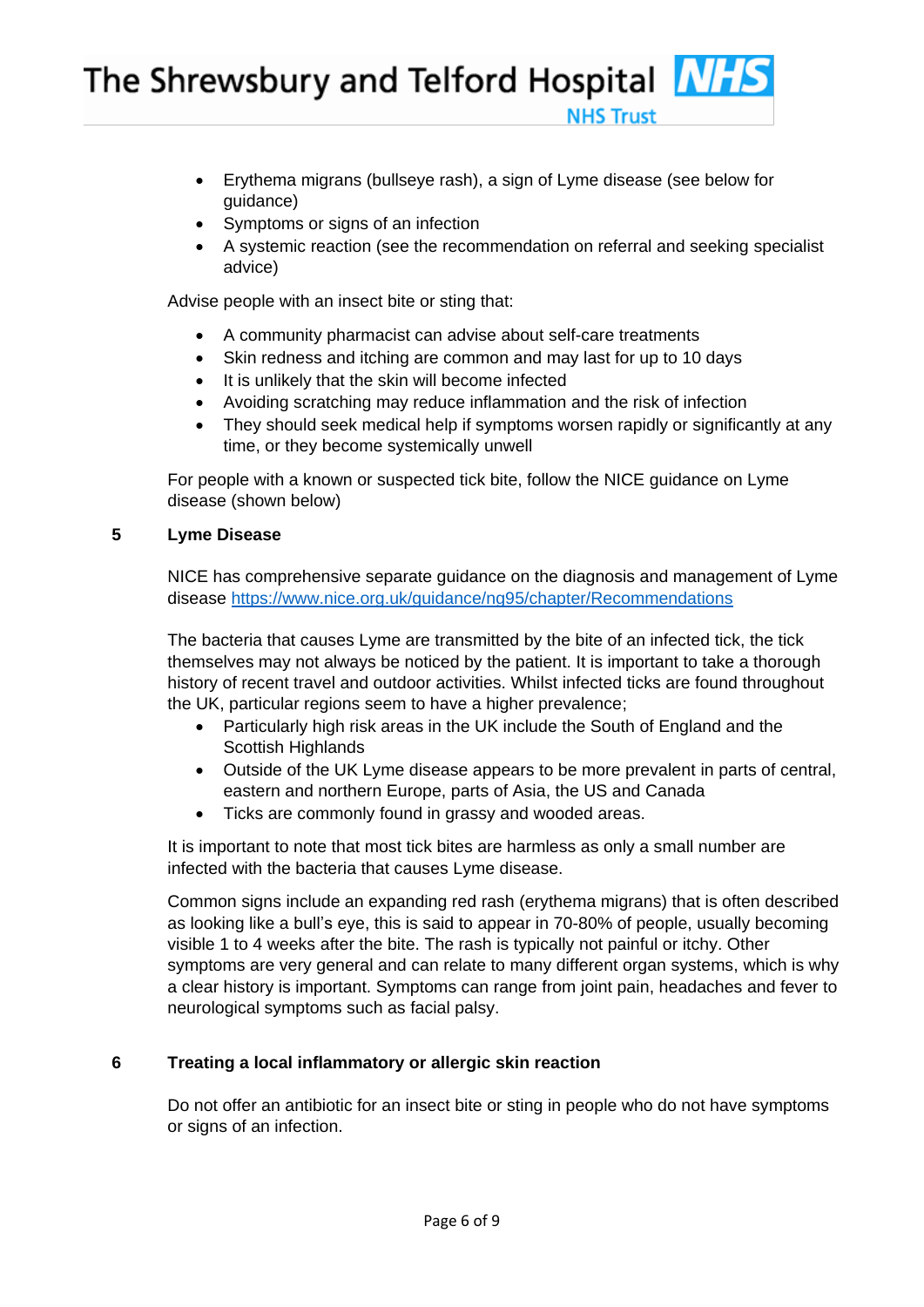Be aware that people may wish to consider oral antihistamines (in people aged over 1 year) to help relieve itching, even though there is uncertainty about their effectiveness in managing bites or stings.

**NHS Truct** 

Suggest simple pain relief such as paracetamol for comfort.

# **7 Treating an infected insect bite or sting**

For people with an insect bite or sting who have symptoms or signs of an infection, refer to the trust antibiotic guidelines for cellulitis and erysipelas.

## **8 Reassessment**

Reassess people with an insect bite or sting if:

- Symptoms or signs of an infection develop
- Their condition worsens rapidly or significantly, or they become systemically unwell
- They have severe pain out of proportion to the wound, which may indicate the presence of toxin producing bacteria

When reassessing people with an insect bite or sting, take account of other diagnoses such as Lyme disease.

## **9 Referral and seeking specialist advice**

If evidence of anaphylaxis, follow the Trust policy on anaphylaxis.

If evidence of sepsis, follow the Trust policy on anaphylaxis.

Consider referral or seeking specialist advice for people with an insect bite or sting if:

- They are systemically unwell
- They are severely immunocompromised, and have symptoms or signs of infection
- They have had a previous systemic allergic reaction to the same type of bite or sting
- If the bite or sting is in the mouth or throat, or around the eyes
- It has been caused by an unusual or exotic insect
- They have fever or persisting lesions associated with a bite or sting that occurred while travelling outside the UK

# **10 Prevention**

Advice patients of simple measures they can take to avoid insect bites in the future:

- Cover exposed skin with long sleeves and trousers when outside
- Wear shoes when outdoors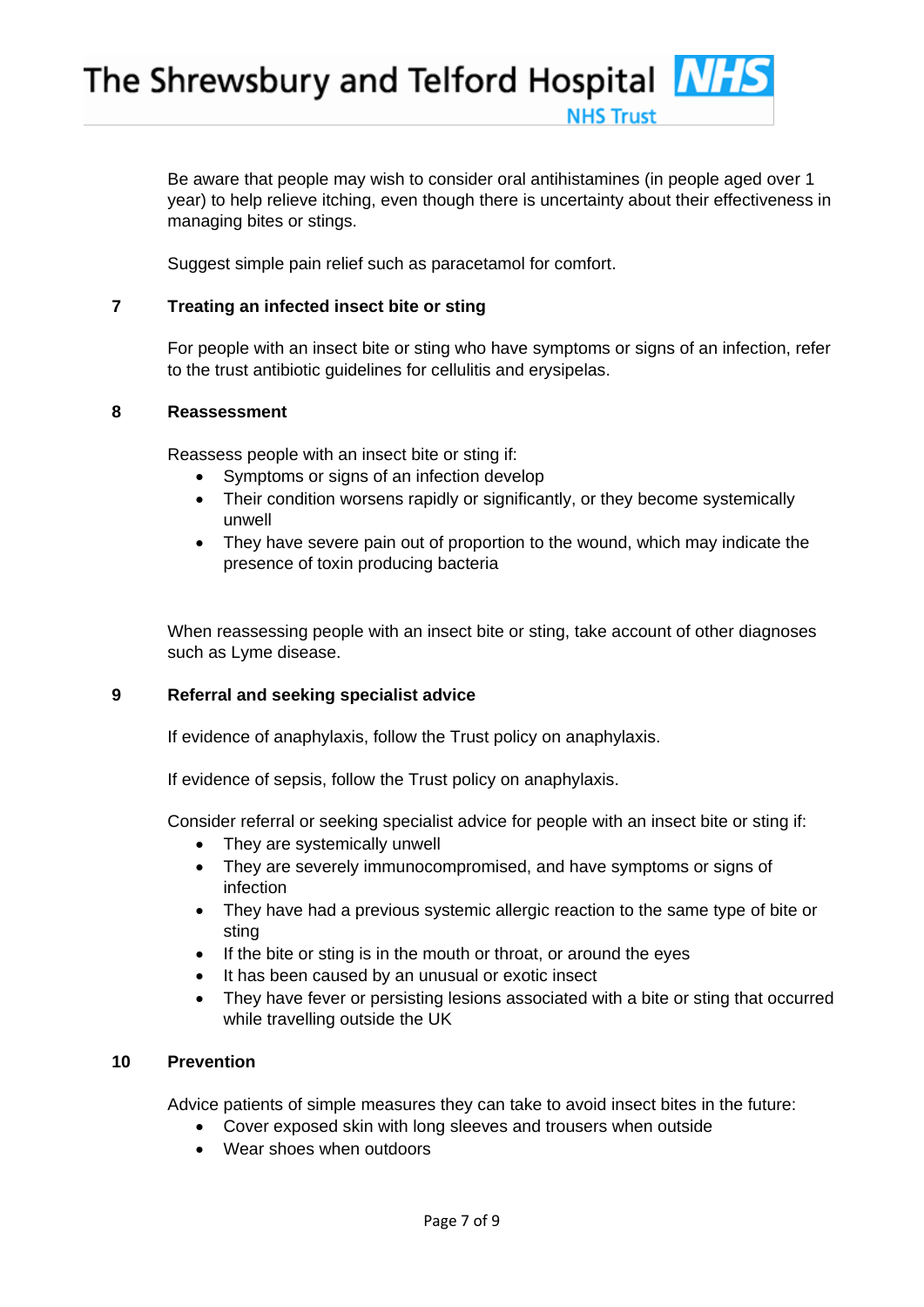- Apply insect repellent to exposed skin (products containing 50% DEET are recommended)
- Insects such as mosquitoes and horseflies tend to be found near water so not having stagnant water near where you are seated outdoors

**NHS Trust** 

# **11 Review Process**

This policy will be reviewed every 3 years unless a change in current evidence based guidelines requires consideration at an earlier date. These policy is based on the NICE Insect bites and stings guidelines that were revised in September 2020.